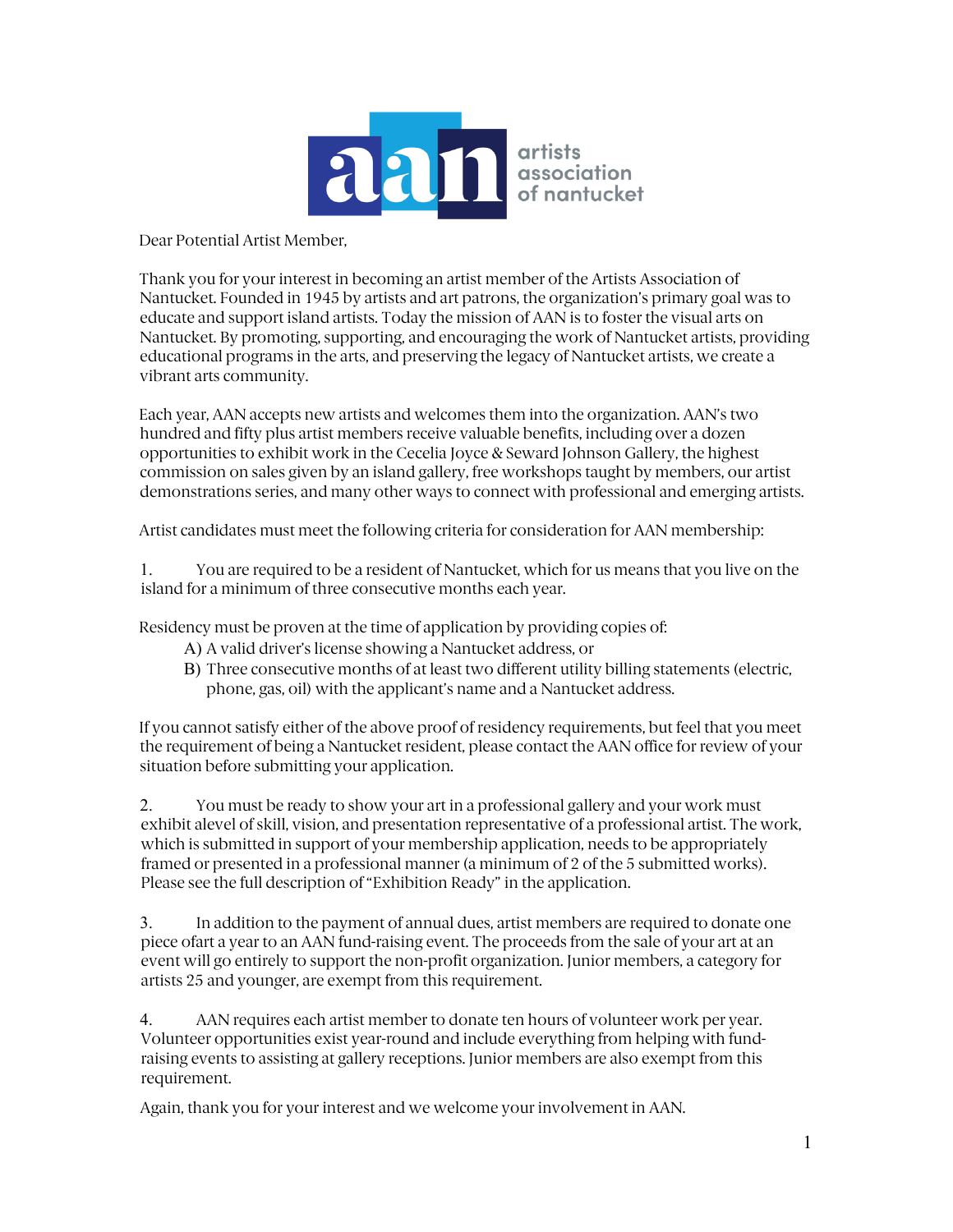## *AAN Artists Review Committee* **ARTIST MEMBERSHIP DIGITAL APPLICATION - 2022**

Thank you for applying for AAN artist membership. The following application explains how to complete the review process, **which for now uses digital submission**.

The mission and tradition of the AAN involves both fostering the careers of established Nantucket artists and discovering and mentoring emerging artists. Accordingly, the Artist Review Committee looks at applicants' potential as well as their skill and competence. Each candidate's work is considered individually. *As a reminder, if you are accepted by the Artist Review Committee, you must pay dues to activate your membership.*

If you are not accepted the first time you apply, please do not be discouraged. The Committee will include an explanation in your response letter. We hope that the letter will help you understand how the Committee came to its decision, and if you are not accepted, how to reapply.

In 2022, applications review on the following dates, **using digital submission of 5 artworks:**

**Sunday, May 15 - Digital Sunday, September 11 - Digital** 

**Please e-mail us at review@nantucketarts.org to schedule a specific review date. We will get back to you with a confirmation. This is also our submissions email.** 

Please email your application and artwork by **Wednesday** of the review week (i.e., May 11 for the May 15 date). You will be notified by email within a week of review. If you have questions, please call 508-228-0722. **Submit 2 different images (one with framing) of at least 2 of your 5 artwork submissions, plus paperwork.**

## **Criteria for Review**

The applicant's work should demonstrate originality, cohesiveness, a unique perspective or voice, and show evidence of thoughtful choice.

The work submitted should demonstrate skill with the medium and be of a consistent quality. The work should be presented in a polished, professional manner, and be ready to be displayed. (Please see the full description of "Exhibition Ready" in the application.) All submission paperwork must be signed and dated.

The applicant is expected to show his/her strongest pieces.

Photography applicants must demonstrate expertise in technical quality and composition. Jewelry submitted for review should contain unique and/or handcrafted features.

## **Membership Categories**

*Applicants must choose one of these and apply for that specific category only.*  Two-dimensional art: oil, watercolor, print-making, drawing, mixed media, acrylics \* Three-dimensional art: sculpture of any material, mobiles, assemblage, ceramics, wood, etc. \* Photography: presented on papers, metal, other surfaces Fiber Arts: textile, quilting, weaving, clothing, basketry, etc. Jewelry: should include a handmade/handcrafted element

\* Please indicate your primary media on application. And note if you are already a member.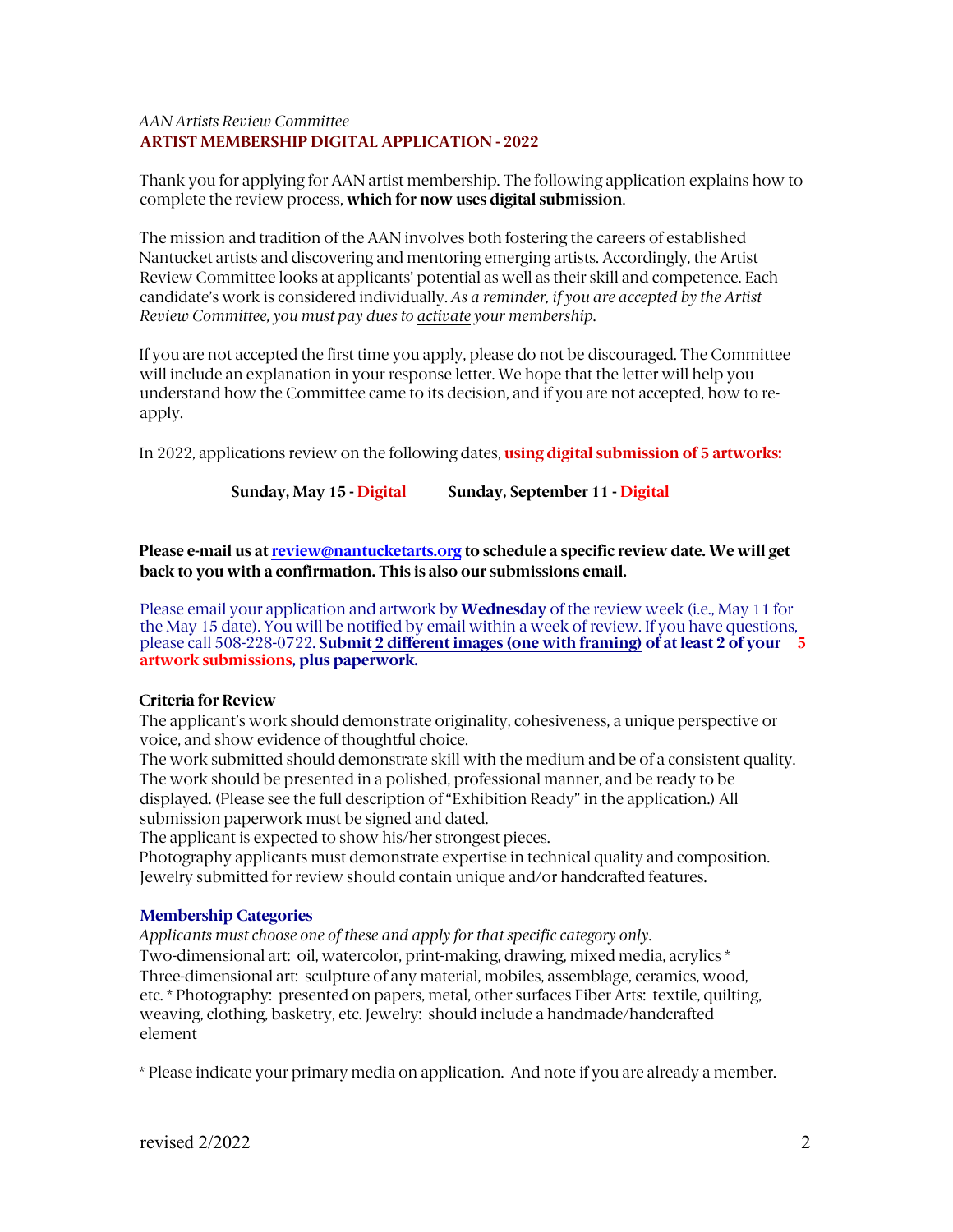If you work in more than one category, you must submit separate, complete applications and artwork for each of category under review.

## **Application**

To assist the Review Committee in their evaluation, please fill in the following application, which includes questions to determine your art-related teaching experience, art education, gallery affiliations, exhibitions and awards, associations, memberships, and community involvement.

Applicants may also include a letter of recommendation, an artist statement, and materials that you feel will assist the committee with the review.

Junior Artist (25 years of age or younger) applications are encouraged, and may be given leeway on some requirements by the jury. If you have questions, please call the AAN office.

Submit two different hi-res images of two of your five original pieces of work, and one image of 1-3 additional works in the category if possible. They should be identified with artist name, title, size, and category. Also, any descriptive notes that can help us understand the works.

**Notes for Exhibiting:** Exhibition-ready as defined in our Gallery Guidelines: All framed artwork should be in a form suitable for gallery hanging.

- Frames should be in excellent condition and should have hanging wire or other common means like a toothed mounting bar for hanging the work.
- Unframed canvases with 1 1/4" to 2" sides, also known as gallery-wrap style, are acceptable when the sides show no staples and are clean white or cleanly painted. Works thinner than 1 1/4" should be framed.
- Board/panel surfaces with wooden sides (a stand-in for framing) of a thickness of 3/4" or more also need to show clean wood or painted sides. Those less than ¾" need a frame.
- Photographs printed on metal may also be exhibited with a solid backing system for hanging.
- 3-D works must stand or rest in a stable position, which may require a base.

As a part of your application, the Review Committee requests that you write a brief (short paragraph) artist statement. It is critical that you are able to express your vision as an artist.

The Review Committee will respond to your application by mail within about a week or so of the review date. If accepted and upon payment of membership dues, you will be eligible to show your work in the next scheduled AAN exhibition or event.

After acceptance: Please submit/return the artist agreement signed, your **annual dues of \$250** (Junior Artists pay a smaller fee), a short biography for the Gallery, the completed W-9 form, artist volunteer info, and any other required membership materials that may be delivered to you with a letter of acceptance.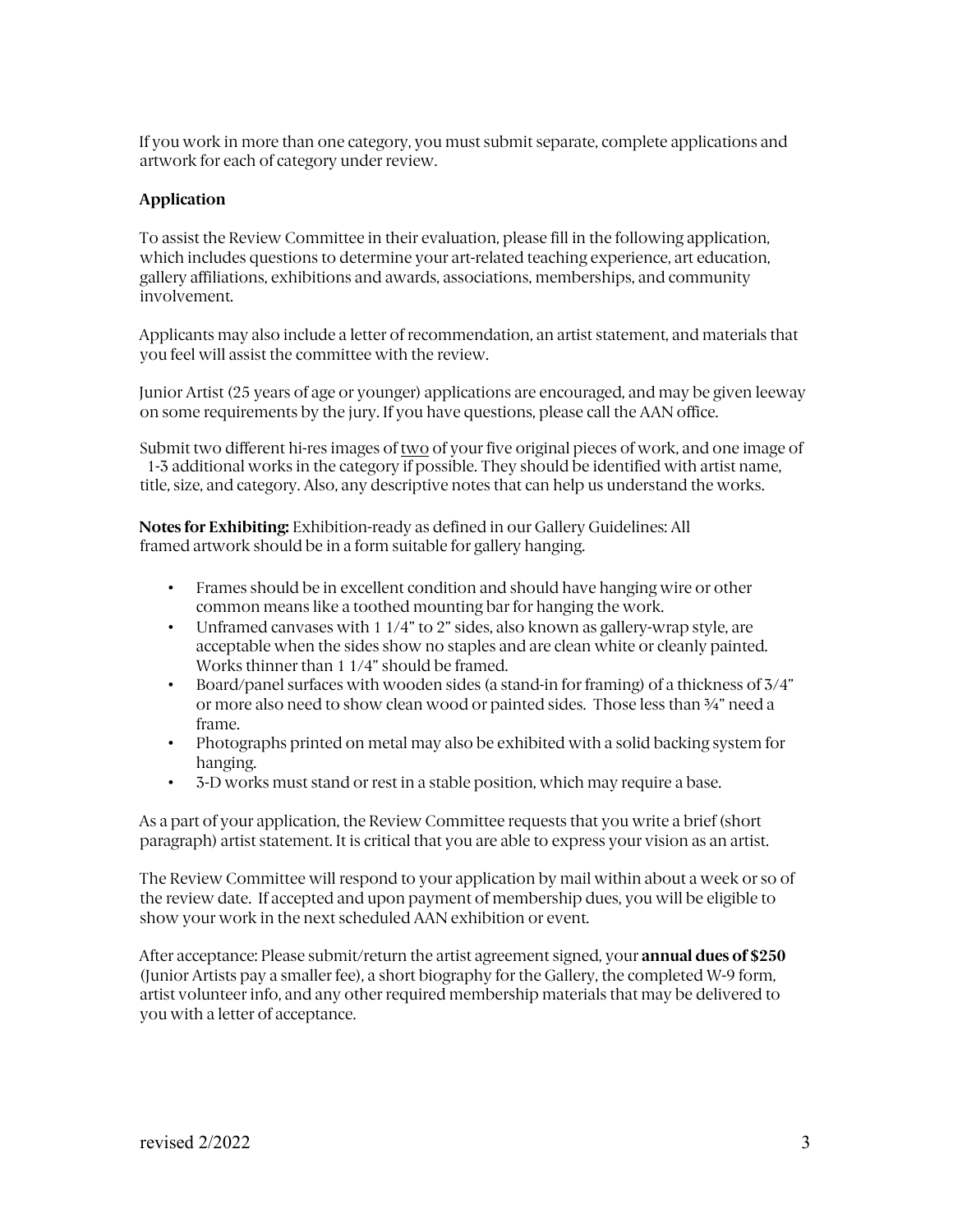**ARTIST APPLICATION** I am submitting my work for 2022 review on: (please circle)

| May 15                                                                             | September 11 |
|------------------------------------------------------------------------------------|--------------|
| Are you a past artist member of AAN? ______Yes ______No                            |              |
| Name:                                                                              |              |
| <b>Membership:</b> $\Box$ Artist $\Box$ Junior Artist (25 years of age or younger) |              |
|                                                                                    |              |
|                                                                                    |              |
| <b>Mailing Address:</b>                                                            |              |
|                                                                                    |              |
|                                                                                    |              |
| Phone numbers:                                                                     |              |
|                                                                                    |              |
| Is anyone in your family an artist member of the AAN?                              |              |
| Please list any other affiliations with AAN:                                       |              |
| <b>Art Education:</b>                                                              |              |
| <b>Gallery Affiliations:</b>                                                       |              |